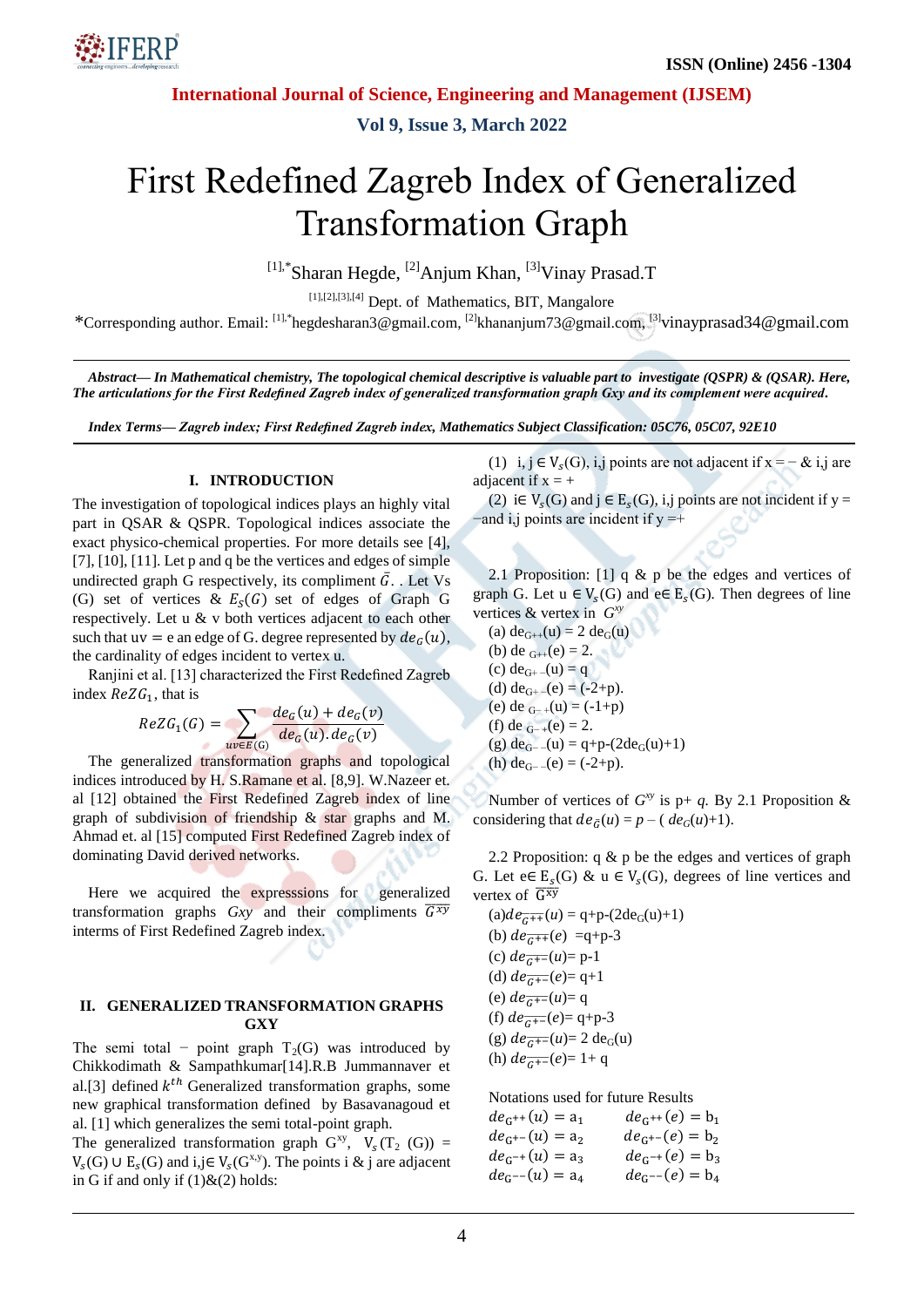**Vol 9, Issue 3, March 2022**

## **III. FIRST REDEFINED ZAGREB INDEX (REZG1) OF**

**Theorem 3.1:**  $q \& p$  be the edges and vertices of graph G, then  $ReZG_1(G^+)$  $\mathbf{1}$  $\frac{1}{2}$ ReZG<sub>1</sub>(G) +  $\sum_{u \in E_{S2}(G)}$ <sup>[</sup>  $u \in E_{S2}(G)$  2

**Proof** : Suppose  $E_S(G^{+})$  is the set of edges Partition into subsets  $E_{S1}$  and  $E_{S2}$ ,  $E_{S1} = \{ue \mid uv \in E_S(G)\}\;$ ,  $E_{S2} = \{ue \text{ such }$ that *u* is incident to *e*. Therefore  $|E_{S_1}| = q$ ,  $|E_{S_2}| = 2q$ . from 2.1 Proposition,  $u \in V_s(G)$  as well  $a_1 = 2de_G(u) \& e \in E_s(G)$ as well  $b_1 = 2$ 

$$
ReZG_1(G^{++}) = \sum_{uv \in E_S(G^{++})} \frac{a_1 + b_1}{a_1 \cdot b_1}
$$
  
= 
$$
\sum_{u,v \in E_{S1}} \frac{a_1 + b_1}{a_1 \cdot b_1}
$$
  
+ 
$$
\sum_{u,e \in E_{S2}} \frac{2a_1 + b_1}{2a_1 \cdot b_1}
$$
  
= 
$$
\sum_{u,v \in E_{S1}} \frac{2a_1 + 2b_1}{2a_1 \cdot 2 b_1}
$$
  
+ 
$$
\sum_{u,e \in E_{S2}} \frac{2a_1 + 2}{2a_1 \cdot 2}
$$
  
= 
$$
\frac{1}{2} ReZG_1(G) + \sum_{u \in E_{S2}(G)} \frac{[1 + de_G(u)]}{2de_G(u)}
$$
  
= 
$$
\frac{1}{2} ReZG_1(G) + \sum_{u \in V_S(G)} \frac{de_G(u)[1 + de_G(u)]}{2de_G(u)}
$$
  
= 
$$
\frac{1}{2} ReZG_1(G) + \sum_{u \in V_S(G)} \frac{[1 + de_G(u)]}{2}
$$

**Theorem 3.2:**  $q \& p$  be the edges and vertices of graph G, then

 $ReZG_1(G^+)$ 

**Proof**: Suppose  $E_S(G^{+-})$  is the set of edges Partition into subsets  $E_{S1}$  and  $E_{S2}$ ,  $E_{S1} = \{ue \mid uv \in E_S(G)\}\;$ ,  $E_{S2} = \{ue \text{ such }$ that *u* is *u* not incident to *e*. Therefore  $|E_{s_1}| = q$ ,  $|E_{s_2}| =$  $q(p-2)$ . from 2.1 Proposition,  $u \in V_s(G)$  as well  $a_2 = q \&$  $e \in E<sub>s</sub>(G)$  as well  $b<sub>2</sub> = (p-2)$ 

ReZG<sub>1</sub>(G<sup>+-</sup>) = 
$$
\sum_{u,v \in E_S(G^{+-})} \frac{a_2 + b_2}{a_2 \cdot b_2}
$$
  
= 
$$
\sum_{u,v \in E_{S1}} \frac{a_2 + b_2}{a_2 \cdot b_2}
$$
  
+ 
$$
\sum_{u,e \in E_{S2}} \frac{a_2 + b_2}{a_2 \cdot b_2}
$$
  
= 
$$
\sum_{u,v \in E_S(G)} \frac{q + q}{q \cdot q} + \sum_{u,e \in E_2} \frac{q + p - 2}{q \cdot (p - 2)}
$$
  
= 
$$
2 + \frac{(q + p - 2)}{(p - 2) \cdot q} q \cdot (p - 2)
$$
  
= 
$$
q + p
$$

**Theorem 3.3:** q & p be the edges and vertices of graph G, then

$$
ReZG_1(G^{-+}) = \frac{2}{(p-1)} \left[ \binom{p}{2} - q \right] + \frac{(p+1)q}{(p-1)}
$$

**Proof:** Suppose  $E_s(G^{-+})$  is the set of edges Partition into subsets  $E_{S1}$  and  $E_{S2}$ ,  $E_{S1} = \{ue \mid uv \notin E_{S}(G)\}\;$ ,  $E_{S2} = \{ue \text{ such }$ that *u* is incident to *e*}. Therefore  $|E_{s1}| = {p \choose 2}$  $\binom{p}{2} - q$ ,  $|E_{s2}|$ 2q. from 2.1 Proposition,  $u \in V_s(G)$  as well  $a_3 = (p - 1)$  &  $e \in E<sub>s</sub>(G)$  as well  $b<sub>3</sub> = 2$ 

$$
ReZG_1(G^{-+}) = \sum_{u,v \in E_S(G^{-+})} \frac{a_3 + b_3}{a_3 \cdot b_3}
$$
  
= 
$$
\sum_{u,v \in E_{S1}} \frac{a_3 + b_3}{a_3 \cdot b_3}
$$
  
+ 
$$
\sum_{u,e \in E_{S2}} \frac{a_3 + b_3}{a_3 \cdot b_3}
$$
  
= 
$$
\sum_{u,v \notin E_{S1}} \frac{2(p-1)}{(p-1)^2}
$$
  
+ 
$$
\sum_{u \in E_{S2}} \frac{(p+1)}{2 \cdot (p-1)}
$$
  
= 
$$
\frac{2}{(p-1)} [(\frac{p}{2}) - q] + \frac{(p+1)2q}{2(p-1)}
$$
  
= 
$$
\frac{2}{(p-1)} [(\frac{p}{2}) - q] + \frac{(p+1)q}{(p-1)}
$$

**Theorem 3.4:** q & p be the edges and vertices of graph G, then

$$
ReZG_1(G^-)
$$
\n
$$
= \sum_{uv \notin E_S(G)} \frac{2[p+q-1 - (de_G(u) + de_G(v))]}{[q+p-1 - 2de_G(u)][q+p-1 - 2de_G(v)]}
$$
\n
$$
+ \sum_{u \in V_S(G)} [q - de_G(u)]
$$
\n
$$
\times \frac{2p+q-3 - 2de_G(u)}{[p+q-1 - 2de_G(u)](p-2)}
$$

**Proof:** Suppose  $E_s(G^{-1})$  is the set of edges Partition into subsets  $E_{S1}$  and  $E_{S2}$ ,  $E_{S1} = \{ue \mid uv \notin E_{S}(G)\}\;$ ,  $E_{S2} = \{ue \text{ such }$ that *u* not incident to *e*}. Therefore  $|E_{s1}| = {p \choose 2}$  $\binom{p}{2} - q$ ,  $|E_{s2}| = q(p-2)$ . from 2.1 Proposition,  $u \in V_s(G)$  as well  $a_4 = p + q - 1 - 2de_G(u)$  &  $e \in E_s(G)$  as well  $2)$ 

$$
ReZG_1(G^-) = \sum_{u,v \in E_S(G^-)} \frac{a_4 + b_4}{a_4 b_4}
$$
  
= 
$$
\sum_{u,v \in E_{S1}} \frac{a_4 + b_4}{a_4 b_4}
$$
  
+ 
$$
\sum_{u,e \in E_{S2}} \frac{a_4 + b_4}{a_4 b_4}
$$
  
= 
$$
\sum_{u,v \notin E_S(G)} \frac{q + p - 1 - 2de_G(u) + q + p - 1 - 2de_G(v)}{(q + p - 1 - 2de_G(u))(q + p - 1 - 2de_G(v))}
$$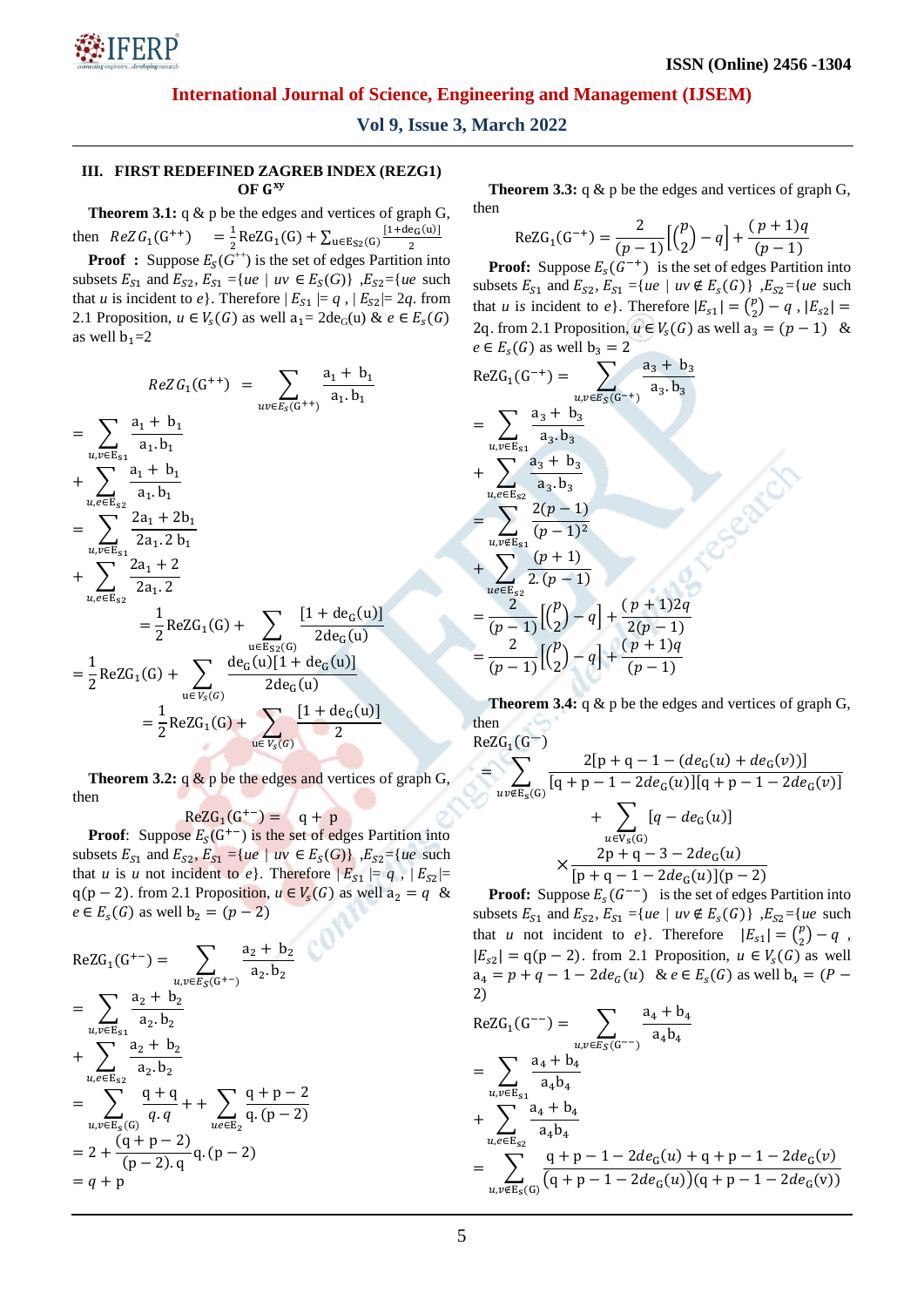

**Vol 9, Issue 3, March 2022**

+ 
$$
\sum_{u,v \in E_{S2}} \frac{q+p-1-2de_G(u)+p-2}{(q+p-1-2de_G(u))(p-2)}
$$
  
= 
$$
\sum_{uv \notin E_S(G)} \frac{2[q+p-1-(de_G(u)+de_G(v))]}{[q+p-1-2de_G(u)][q+p-1-2de_G(v)]}
$$
  
+ 
$$
\sum_{u \in V_S(G)} [q-de_G(u)]
$$
  

$$
\times \frac{2p+q-3-2de_G(u)}{[p+q-1-2de_G(u)](p-2)}
$$

Notations used for future Results

| $de_{\overline{G^{++}}}(u) = c_1$ | $de_{\overline{G^{++}}}(e) = d_1$ |
|-----------------------------------|-----------------------------------|
| $de_{\overline{G++}}(u) = c_2$    | $de_{\overline{G++}}(e) = d_2$    |
| $de_{\overline{G^{++}}}(u) = c_3$ | $de_{\overline{G^{++}}}(e) = d_3$ |
| $de_{G^{++}}(u) = c_4$            | $de_{G^{++}}(e) = d_4$            |

#### **IV. FIRST REDEFINED ZAGREB INDEX (REZG1)**  $OF<sub>G</sub><sub>XY</sub>$

**Theorem 4.1:** q & p be the edges and vertices of graph G, then  $\sqrt{2}$ 

$$
ReZG_1(G^{++})
$$
\n
$$
= \sum_{u,v \notin E_S(G)} \frac{2[p+q-1 - (de_G(u) + de_G(v))]}{[q+p-1 - 2de_G(u)][q+p-1 - 2de_G(v)]}
$$
\n
$$
+ \sum_{u \in V_S(G)} [q - de_G(u)]
$$
\n
$$
\times \frac{2[q+p-2 - de_G(u)]}{[q+p-1 - 2de_G(u)](q+p-3)}
$$
\n
$$
+ \frac{q(p-1)}{(p+q-3)}
$$

**Proof** : Suppose  $E_s(\overline{G^{++}})$  is the set of edges Partition into subsets  $E_{s1}$ ,  $E_{s2}$ ,  $E_{s3}$ ,  $E_{s1}$  ={*ue* | *uv*  $\notin E_s(G)$ },  $E_{s2}$  ={*ue* such that *u* not incident to  $e$ ,  $E_{s3} = \{ef \mid ef \in E_s(G)\}\.$ Therefore  $|E_{s1}| = {p \choose 2}$  $\binom{p}{2} - q$ ,  $|E_{s2}| = q(P - 2)$ ,  $|E_{s3}| = \binom{q}{2}$  $_{2}^{q}$ ), from 2.1 Proposition,  $u \in V_s(G)$  as well  $c_1 = p + q - 1$  $2de_G(u)$  &  $e \in E_s(G)$  as well

$$
ReZG_{1}(\overline{G^{++}}) = \sum_{u,v \in E_{S}(\overline{G^{++}})} \frac{c_{1} + d_{1}}{c_{1} \cdot d}
$$
  
\n
$$
= \sum_{u,v \in E_{S1}} \frac{c_{1} + c_{1}}{c_{1} \cdot c_{1}} + \sum_{u,e \in E_{S2}} \frac{c_{1} + d_{1}}{c_{1} \cdot d_{1}}
$$
  
\n
$$
+ \sum_{e,f \in E_{S3}} \frac{d_{1} + d_{1}}{d_{1} \cdot d_{1}}
$$
  
\n
$$
= \sum_{u,v \notin E_{S}(\overline{G})} \frac{[q + p - 1 - 2de_{G}(u)] + [q + p - 1 - 2de_{G}(v)]}{[q + p - 1 - 2de_{G}(u)].[q + p - 1 - 2de_{G}(v)]}
$$

+ 
$$
\sum_{u,e \in E_{s2}} \frac{[q+p-1-2de_G(u)]+[q+p-3]}{[q+p-1-2de_G(u)].[q+p-3]} + \sum_{e,f \in E_{s3}} \frac{[q+p-3]+[q+p-3]}{[q+p-3].[q+p-3]} - \sum_{u,v \notin E_s(G)} \frac{2[p+q-1-(de_G(u)+de_G(v))]}{[p+q-1-2de_G(u)][p+q-1-2de_G(v)]} + \sum_{u,\in V_s(G)} [q-de_G(u)] - \sum_{e \in V_s(G)} \frac{2[q+p-2-de_G(u)]}{[q+p-1-2de_G(u)][q+p-3]} + \frac{q(p-1)}{(p+q-3)}
$$

**Theorem 4.2:** q & p be the edges and vertices of graph G, then

$$
ReZG_1(\overline{G^{+-}}) = \frac{\{p+qp+q(p-1)\}(p-1) - 2q + 2qp}{(q+1)(p-1)}
$$

**Proof** : Suppose  $E_s(\overline{G^{+-}})$  is the set of edges Partition into subsets  $E_{s1}, E_{s2}, E_{s3}, E_{s1} = \{ue \mid uv \notin E_s(G)\}\; E_{s2} = \{ue$ such that *u* incident to  $e$ ,  $E_{s3}$ ={ef | e, f  $\in E_s(G)$ }. Therefore  $|E_{s1}| = {p \choose 2}$  $\binom{p}{2} - q$ ,  $|E_{s2}| = 2q$ ,  $|E_{s3}| = \binom{q}{2}$  $\binom{q}{2}$ , from 2.1 Proposition,  $u \in V_s(G)$  as well  $c_2 = p - 1$  &  $e \in E_s(G)$  as well  $d_2 = q + 1$ .

$$
ReZG_1(\overline{G^{+-}}) = \sum_{u,v \in E_S(\overline{G^{+-}})} \frac{c_2 + d_2}{c_2 \cdot d_2}
$$
  
\n
$$
= \sum_{u,v \in E_{S1}} \frac{c_2 + c_2}{c_2 \cdot c_2}
$$
  
\n
$$
+ \sum_{u,e \in E_{S2}} \frac{c_2 + d_2}{c_2 \cdot d_2}
$$
  
\n
$$
+ \sum_{e,f \in E_{S3}} \frac{d_2 + d_2}{d_2 \cdot d_2}
$$
  
\n
$$
= \sum_{u,v \notin E_S(G)} \frac{p - 1 + p - 1}{(p - 1)(p - 1)}
$$
  
\n
$$
+ \sum_{u,e \in E_{S2}} \frac{p - 1 + q + 1}{(q + 1)(p - 1)}
$$
  
\n
$$
+ \sum_{e,f \in E_{S3}} \frac{q + 1 + q + 1}{(q + 1)(q + 1)}
$$
  
\n
$$
= \frac{2}{(p - 1)} \left[ \frac{p(q - 1)}{2} - q \right] + \frac{(p + q)2q}{(q + 1)(p - 1)}
$$
  
\n
$$
+ \frac{(q - 1)}{(q + 1)}
$$
  
\n
$$
= \frac{\{p + qp + q(p - 1)\}(p - 1) - 2q + 2qp}{(q + 1)(p - 1)}
$$

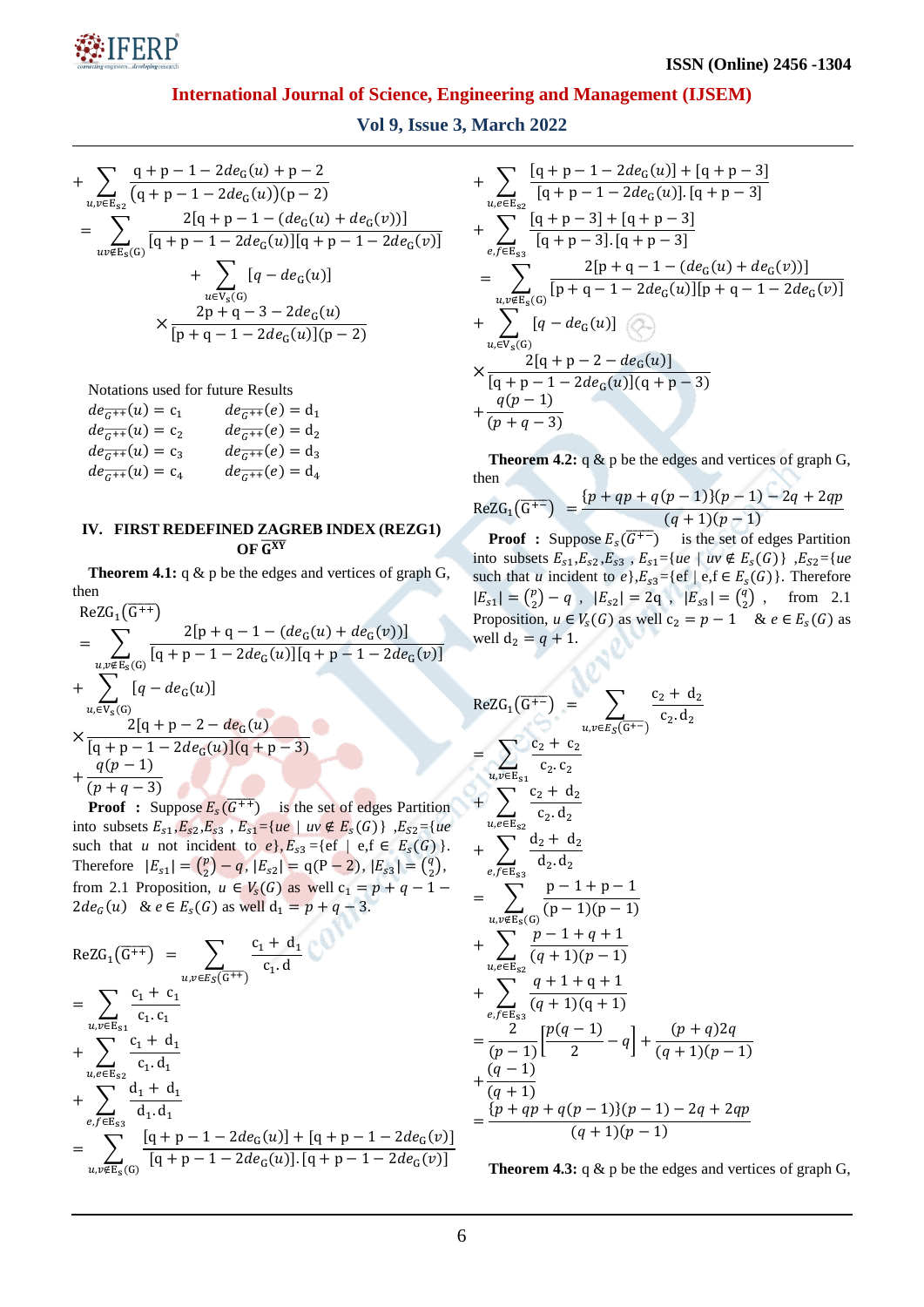

## **Vol 9, Issue 3, March 2022**

then ReZG<sub>1</sub>( $\overline{G^{-+}}$ ) =  $\frac{q^2}{\overline{G}}$ (

**Proof** : Suppose  $E_s(\overline{G^{-+}})$  is the set of edges Partition into subsets  $E_{s1}, E_{s2}, E_{s3}, E_{s1} = \{ue \mid uv \in E_s(G)\}\; E_{s2} = \{ue$ such that *u not* incident to  $e$ ,  $E_{s3} = \{ef \mid e, f \in E_s(G)\}.$ Therefore  $|E_{s1}| = q$ ,  $|E_{s2}| = q(p-2)$ ,  $|E_{s3}| = \binom{q}{3}$  $_{2}^{q}$ ), from 2.1 Proposition,  $u \in V_s(G)$  as well  $c_3 = q$  &  $e \in E_s(G)$  as well  $d_3 = p + q - 3$ .

$$
ReZG_1(\overline{G^{-+}}) = \sum_{u,v \in E_S(\overline{G^{-+}})} \frac{c_3 + d_3}{c_3 \cdot d_3}
$$
  
\n
$$
= \sum_{u,v \in E_{s1}} \frac{c_3 + c_3}{c_3 \cdot c_3}
$$
  
\n
$$
+ \sum_{u,e \in E_{s2}} \frac{c_3 + d_3}{c_3 \cdot d_3}
$$
  
\n
$$
+ \sum_{e,f \in E_{s3}} \frac{d_3 + d_3}{d_3 \cdot d_3}
$$
  
\n
$$
= \sum_{u,v \in E_S(G)} \frac{q + q}{q \cdot q} + \sum_{u \in E_{s2}} \frac{q + p + q - 3}{q \cdot (p + q - 3)}
$$
  
\n
$$
+ \sum_{e f \in E_{s3}} \frac{p + q - 3 + p + q - 3}{(p + q - 3)(p + q - 3)}
$$
  
\n
$$
= 2 + \left[ \frac{2q + p - 3}{(p + q - 3)(p + q - 3)} \right] q(p - 2)
$$
  
\n
$$
+ \frac{2}{(p + q - 3)} \left[ \frac{q(q - 1)}{2} \right]
$$
  
\n
$$
= \frac{q^2 - 3q + (2q + p - 3)p}{(p + q - 3)}
$$

**Theorem 4.4:** q & p be the edges and vertices of graph G, then ReZG<sub>1</sub>( $\overline{G^{-1}}$ ) =  $\frac{1}{2}$  $\frac{1}{2}$ ReZG<sub>1</sub>(

$$
+\sum_{u\in V_S(G)}\frac{2de_G'(u)+q+1}{2(q+1)}+\frac{q(q-1)}{(q+1)}
$$

**Proof** : Suppose  $E_s(\overline{G^{-}})$  is the set of edges Partition into subsets  $E_{s1}$ ,  $E_{s2}$ ,  $E_{s3}$ ,  $E_{s1}$  ={*ue* | *uv*  $\in E_s(G)$ },  $E_{s2}$  ={*ue* such that *u* incident to  $e$ ,  $E_{s3}$ ={ef | e, f  $\in E_s(G)$ }. Therefore  $|E_{s1}| = q, |E_{s2}| = 2q, |E_{s3}| = \binom{q}{3}$  $\binom{q}{2}$ , from 2.1 Proposition, *u*  $\in V_s(G)$  as well  $c_4 = 2de_G(u)$  &  $e \in E_s(G)$  as well  $d_4 = q + 1.$ 

$$
ReZG_1(\overline{G^{-}}) = \sum_{u,v \in E_S(\overline{G^{-}})} \frac{c_4 + d_4}{c_4 \cdot d_4}
$$
  
= 
$$
\sum_{u,v \in E_{S1}} \frac{c_4 + c_4}{c_4 \cdot c_4}
$$
  
+ 
$$
\sum_{u,e \in E_{S2}} \frac{c_4 + d_4}{c_4 \cdot d_4}
$$
  
+ 
$$
\sum_{e,f \in E_{S3}} \frac{d_4 + d_4}{d_4 \cdot d_4}
$$

$$
= \sum_{u,v \in E_S(G)} \frac{2de_{(G)}(u) + 2de_G(v)}{2de_{(G)}(u).2de_G(v)} + \sum_{u,e \in E_S(G)} \frac{2de_G(u) + q + 1}{2de_G(u)(q + 1)} + \sum_{e,f \in E_{S3}} \frac{q + 1 + q + 1}{(q + 1)(q + 1)} ReZG_1(\overline{G^{-}}) = \frac{1}{2}ReZG_1(G) + \sum_{u \in V_S(G)} \frac{2de_G(u) + q + 1}{2(q + 1)} + \frac{q(q - 1)}{(q + 1)}
$$

## **V. CONCLUSION:**

Here, we acquired the expressions of the First Redefined Zagreb Index for Generalized Transformation Graph  $G^X$ and its complements  $\overline{G^{xy}}$  in terms of the specifications of elemental graph G. Therefore One can obtain other descriptors for generalized transformation graph using same edge partition method and also can acquired expression for topological indices for generalized transformation graphs  $G^{XY}$  also for its complements.

#### **REFERENCES**

- [1] B. Basavanagoud, I. Gutman, V. R. Desai, Zagreb indices of general- ized transformation graphs and their complements,Kragujevac J. Sci., 37 (2015), 99–112.
- [2] J. Devillers, New trends in (Q)SAR modelling with topological indices. Curr.Opin.DrugDiscov.Dev. 2000;3:275-279.
- [3] R. B. Jummannaver, K. Narayanakar, D. Selvan, Zagreb index and coin- th dex of k Generalized transformation graphs,Bulletin of the International MathematicalVirtual Institutes, 10(2020), 389-402.
- [4] R. B. Jummannaver, I. Gutman, R. K. Mundewadi, On Zagreb indices and coindices of cluster graphs,Bulletin of the InternationalMathematical Virtual Institutes, 8(2018), 477-485.
- [5] L. B. Kier, L. H. Hall, Molecular Connectivity in Chemistry and Drug Research,AcademicPress,NewYork, 1976.
- [6] L.B.Kier, L.H.Hall,Molecular Connectivity in Structure Activity Anal- ysis,Wiley,NewYork, 1986.
- [7] L.Pogliani, Frommolecular connectivity indices to semiemperical connec- tivity terms: recent trends in graph theoretical descriptors, Chem. Rev., 100 (2000), 3827– 3858.
- [8] H. S. Ramane, R. B. Jummannaver, S. Sedghi, Some degree based topo- logical indices of generalized transformation graphs and of their comple- ments, International Journal of Pure and Applied Mathematics, 109(3) (2016), 493 508. (Bulgaria) ISSN: 1311-8080 (Print) 1314-3395 (Online). doi: 10.12732/ijpam.v109i3.2
- [9] H.S.Ramane,B.Basavanagoud,R.B.Jummannaver,Harmonic index and Randic index of generalized transformation graphs, Journal of theNigerian Mathematics Society, 37(2) (2018), 57-69.
- [10] H.S.Ramane,R.B.Jummannaver,Noteon the forgotten topological index ofmolecular graphs in